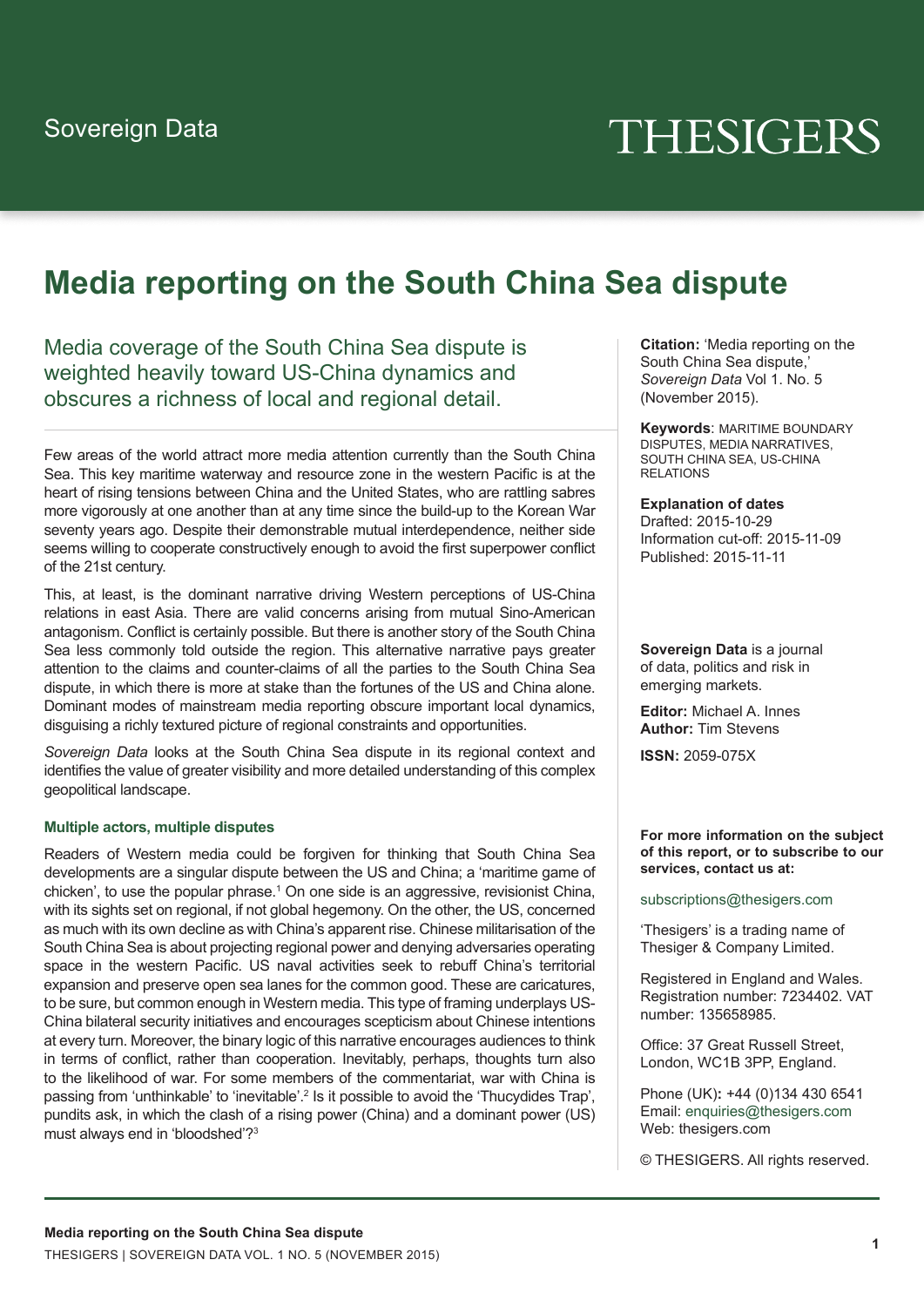Chinese manoeuvres in the South China Sea cannot be understood properly unless the US-China dynamic is considered alongside a complex set of regional relationships.

Framing the dispute as contingent on US-China relations makes it easy to ignore or actively write off other factors that provide opportunities for understanding and engagement. The International Crisis Group describes the South China Sea as the 'cockpit of geopolitics' in east Asia, such is its pivotal regional importance.4 Five countries — Brunei, China, Malaysia, the Philippines, and Vietnam — have competing territorial claims to islands in the area. Four others – Indonesia, Japan, Taiwan, and Thailand – also have reasons to protect their national interests in one of the world's densest concentrations of maritime trade and resource exploitation.5 China and its eastern and southern neighbours are the principal actors in the South China Sea dispute, not the United States, a detail that would – if only it were recognised and acknowledged – better serve American interests. To write, for example, that 'China's territorial conflicts with its neighbours have little if any consequence for American security', is misguided.<sup>6</sup> If China's South China Sea strategy were geared solely towards the US, then it might be true. But the picture is more complex. China has multiple lines of strategic interaction, of which its relationship with the US is but one. Chinese manoeuvres in the South China Sea cannot be understood properly unless the US-China dynamic is considered alongside a complex set of regional relationships – and understanding these dynamics is as important for US-China relations as for the region itself.

# **Shaping media narratives**

The point is not lost on regional players. The US-China relationship is characterised by abrasive rhetoric and accusations of mutual misrepresentation. So too are relations between China and its maritime neighbours. All state parties to the disputes in the South China Sea have an interest in shaping media narratives to their own advantage and to decry and defuse the attempts of their rivals to do the same. Of particular current interest are rising tensions between China, the emerging partnership of Vietnam and Japan, and the Philippines. All parties have marshalled selective resources and arguments to support their claims, an accusation frequently levelled at China and Japan, but less often at states like Vietnam and the Philippines.<sup>7</sup>

Vietnam and China are engaged in at least six long-running territorial disputes and shots have been fired in anger over several of these. Worst amongst them was the Fiery Cross incident of 1988, in which dozens of Vietnamese soldiers were killed in the disputed Spratly Islands. In May 2014, a naval confrontation escalated tensions significantly and spurred the Association of Southeast Asian Nations (ASEAN), of which Vietnam is a member but China is not, to more vocal criticism of China.<sup>8</sup> Vietnam is investing in a greatly expanded submarine defence capability, ostensibly part of a programme of 'modernisation' but clearly in response to the Chinese threat.<sup>9</sup> Significantly, it is also building strong military ties with Japan.<sup>10</sup> Japan has legislated recently for its biggest shift in defence posture since World War II, relaxing the constraints on its armed forces acting in collective self-defence, including in support of its allies in the South China Sea.<sup>11</sup> China has reacted angrily to the prospect of Japan once again becoming a regional military player.<sup>12</sup>

The Philippines have supported the Japanese position,<sup>13</sup> while simultaneously backing the right of the US to exercise its navy in disputed waters.<sup>14</sup> At the same time, it has identified China's 'deceitful rhetoric' as an obstacle to dispute resolution.15 China responded to a Philippine documentary about the South China Sea in June 2015 with the accusation that it was spreading misinformation, incitement and false impressions of victimhood.16 A short while later China warned its neighbours against 'excessive interpretations' of Chinese naval drills in the region.<sup>17</sup> It will be interesting to see what further media play is made by both sides, now that the Permanent Court of Arbitration in the Hague has agreed to adjudicate on the lawfulness of China's claims against the Philippines in the South China Sea.18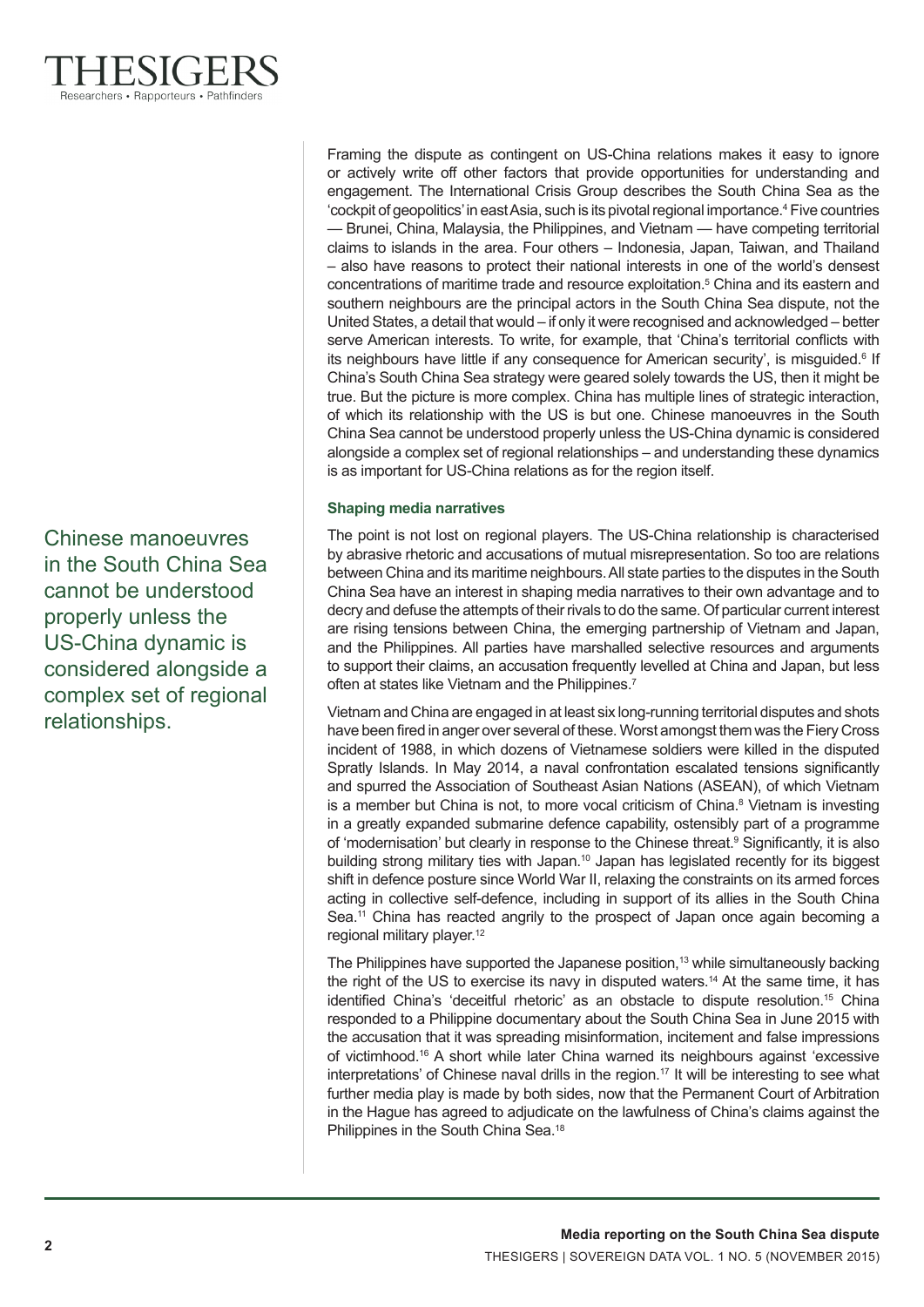## **Regional criticism**

These media representations of diplomatic to-and-fros only scratch the surface of regional politics in the South China Sea, but serve to illustrate the scope and texture of the 'dispute' in both space and time. Much Western reporting on the subject is excellent but it is often overlooked in mainstream news cycles titillated by prospects of major war rather than the finer grain of regional context. The criticism applies equally well to national media in the region. Some examples:

- In July 2015, a senior Philippine judge criticised domestic media for its lack of contextualisation of territorial claims against China, citing 'shallow coverage' as an obstacle to public comprehension of the official Philippine position.<sup>19</sup> The implication is that Philippine media need to do more to explain both countries' claims in the area the Philippines refers to as the West Philippine Sea.
- One academic study finds that ASEAN media prioritise 'war' over 'peace' narratives in their support for Philippine claims against China.<sup>20</sup> In this respect, Philippine media have much in common with their western counterparts.
- Survey data also indicate that media narratives in the region are not always as effective as might be expected. Recent research in China, for example, suggests that although domestic audiences are swayed by belligerent discourses in mainstream and online media, and support for the use of armed force in the South China Sea remains high (46%), negotiated solutions receive even higher support (57%), and UN arbitration higher still  $(60\%)$ .<sup>21</sup> This is an important potential corrective to dominant Western narratives of unchallenged Chinese control over political messages at home.

### **Outlook**

China's territorial claims are against its regional neighbours, not the United States. Those competing claims are often mentioned in Western media but are less often discussed in depth, and very rarely outside the rubric of the US-China relationship. This creates a false impression of the political situation in the South China Sea, overemphasising the centrality of the US and discounting the influence and interests of littoral states in the region. The prioritisation of the US-China conflict narrative is justified on account of these states' global importance, but it also risks being consumed by its own logic of inevitability, thereby restricting debate and polarising opinion. Perhaps most relevant for outside observers – analysts and investors among them – is that such a limited view threatens to reduce the pool of available data on everything from emerging bilateral and multilateral arrangements to their potential economic impact on local industry and trade.

Such complexity is underscored by recent developments that suggest China is willing to employ a range of tactics to press its South China Sea interests. Naval manoeuvres and environmental engineering in disputed waters are certainly headline items. So too should be the use of armed irregulars and – particularly notable – cyber warfare tactics.<sup>22</sup> China is thought to be responsible for taking offline the website of the Permanent Court of Arbitration. What is extraordinary about this is that in a Western media climate obsessed with all things Chinese, especially as they pertain to cyber security, the attack on the court's website has received almost no mainstream media coverage.23 China is accused of hacking into its systems to obtain an informational advantage in the case brought by the Philipipnes against Chinese territorial claims. Were this a US court, or if an American company or case was involved, the media would be aflame with reportage and opinion. As it stands, little external scrutiny is being applied, at least publicly. This does all parties a disservice and demonstrates a paucity of attention granted to China's neighbours. One cannot help but wonder what other details of local reporting have been elided.

A limited view of the South China Sea disputes threatens to reduce the pool of available data on everything from emerging bilateral and multilateral arrangements to their potential economic impact on local industry and trade.